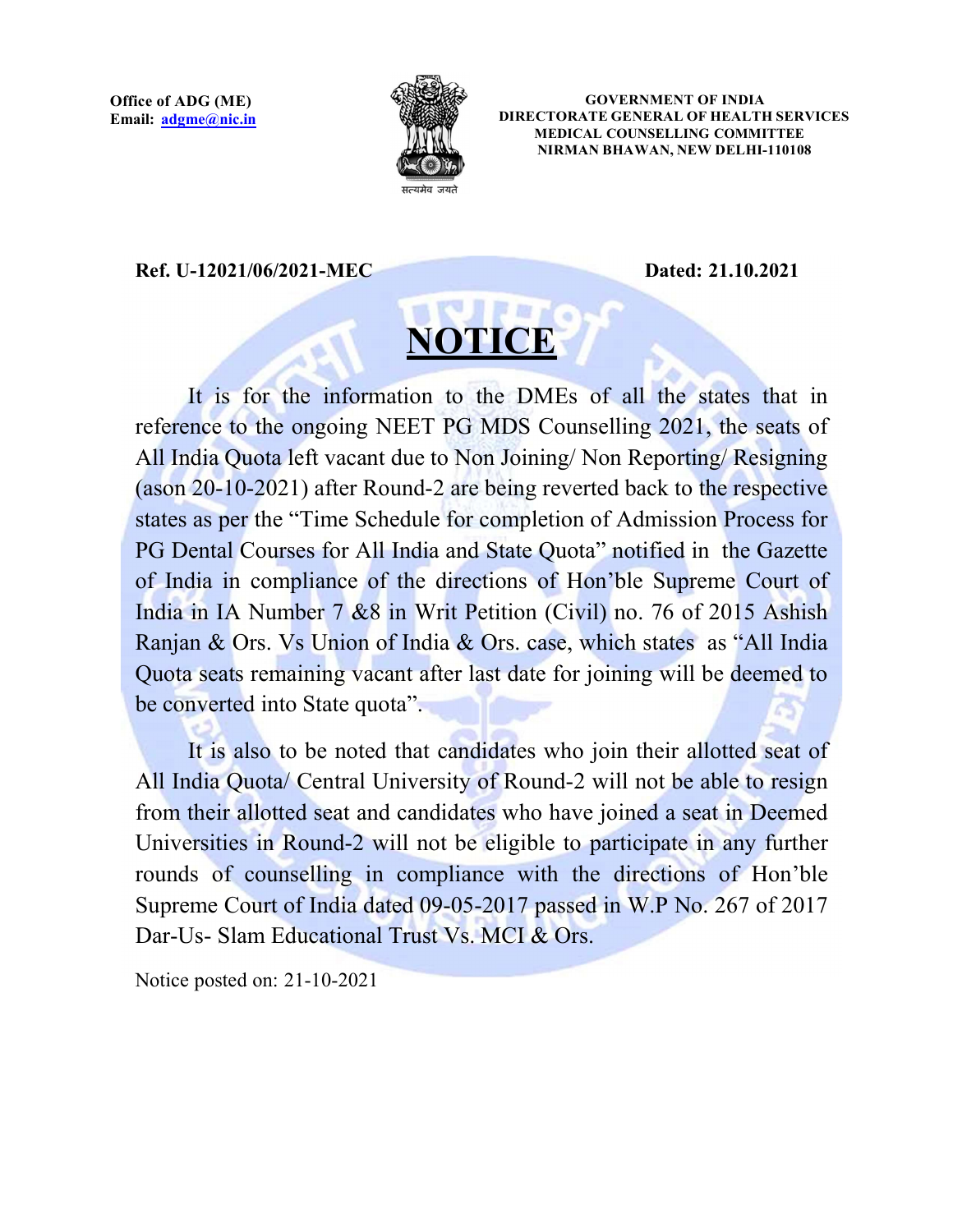Page 1 of 4

| Balance / Vacant All India Quota Seats (Dental) Transferred to States after completion of Round-2 |                                                    |                                            |                    |  |
|---------------------------------------------------------------------------------------------------|----------------------------------------------------|--------------------------------------------|--------------------|--|
| Quota                                                                                             | Institute                                          | <b>Branch</b>                              | <b>Vacant seat</b> |  |
|                                                                                                   | Dr. R. Ahmed Dental College and Hospital, Kolkata  |                                            |                    |  |
| All India Quota                                                                                   | (900127)                                           | PERIODONTOLOGY (C-02)                      | $\mathbf{1}$       |  |
|                                                                                                   | DR. Ziauddin Ahmad Dental College, AMU, Aligarh    | PROSTHODONTICS AND CROWN AND BRIDGE (C-    |                    |  |
| All India Quota                                                                                   | (900124)                                           | 01)                                        | $\mathbf{1}$       |  |
|                                                                                                   | DR. Ziauddin Ahmad Dental College, AMU, Aligarh    |                                            |                    |  |
| All India Quota                                                                                   | (900124)                                           | PERIODONTOLOGY (C-02)                      | $\mathbf{1}$       |  |
|                                                                                                   | DR. Ziauddin Ahmad Dental College, AMU, Aligarh    |                                            |                    |  |
| All India Quota                                                                                   | (900124)                                           | PEDIATRIC AND PREVENTIVE DENTISTRY (C-08)  | $\mathbf{1}$       |  |
|                                                                                                   |                                                    | PROSTHODONTICS AND CROWN AND BRIDGE (C-    |                    |  |
| All India Quota                                                                                   | Goa Dental College and Hospital, Goa (900105)      | 01)                                        | $\mathbf{1}$       |  |
| All India Quota                                                                                   | Goa Dental College and Hospital, Goa (900105)      | PERIODONTOLOGY (C-02)                      | $\mathbf{1}$       |  |
|                                                                                                   |                                                    | CONSERVATIVE DENTISTRY AND ENDODONTICS (C- |                    |  |
| All India Quota                                                                                   | Goa Dental College and Hospital, Goa (900105)      | 04)                                        | $\mathbf{1}$       |  |
|                                                                                                   |                                                    |                                            |                    |  |
| All India Quota                                                                                   | Goa Dental College and Hospital, Goa (900105)      | PEDIATRIC AND PREVENTIVE DENTISTRY (C-08)  | 1                  |  |
|                                                                                                   |                                                    |                                            |                    |  |
| All India Quota                                                                                   | Government College and Hospital, Amritsar (900121) | PEDIATRIC AND PREVENTIVE DENTISTRY (C-08)  | $\overline{2}$     |  |
|                                                                                                   |                                                    |                                            |                    |  |
| All India Quota                                                                                   | Government College of Dentistry, Indore (900113)   | PERIODONTOLOGY (C-02)                      | $\mathbf{1}$       |  |
|                                                                                                   |                                                    | ORAL AND MAXILLOFACIAL PATHOLOGY AND       |                    |  |
| All India Quota                                                                                   | Government College of Dentistry, Indore (900113)   | ORAL MICROBIOLOGY (C-06)                   | 1                  |  |
| All India Quota                                                                                   | Government College of Dentistry, Indore (900113)   | ORAL MEDICINE AND RADIOLOGY (C-07)         | $\mathbf{1}$       |  |
|                                                                                                   |                                                    |                                            |                    |  |
| All India Quota                                                                                   | Government College of Dentistry, Indore (900113)   | PEDIATRIC AND PREVENTIVE DENTISTRY (C-08)  | $\mathbf{1}$       |  |
| All India Quota                                                                                   | Government College of Dentistry, Indore (900113)   | PUBLIC HEALTH DENTISTRY (C-09)             | $\mathbf{1}$       |  |
|                                                                                                   | Government Dental College and Hospital, Aurangabad |                                            |                    |  |
| All India Quota                                                                                   | (900114)                                           | PERIODONTOLOGY (C-02)                      | 1                  |  |
|                                                                                                   | Government Dental College and Hospital, Aurangabad | ORAL AND MAXILLOFACIAL PATHOLOGY AND       |                    |  |
| All India Quota                                                                                   | (900114)                                           | ORAL MICROBIOLOGY (C-06)                   | $\overline{2}$     |  |
|                                                                                                   | Government Dental College and Hospital, Mumbai     |                                            |                    |  |
| All India Quota                                                                                   | (900115)                                           | PERIODONTOLOGY (C-02)                      | $\mathbf{1}$       |  |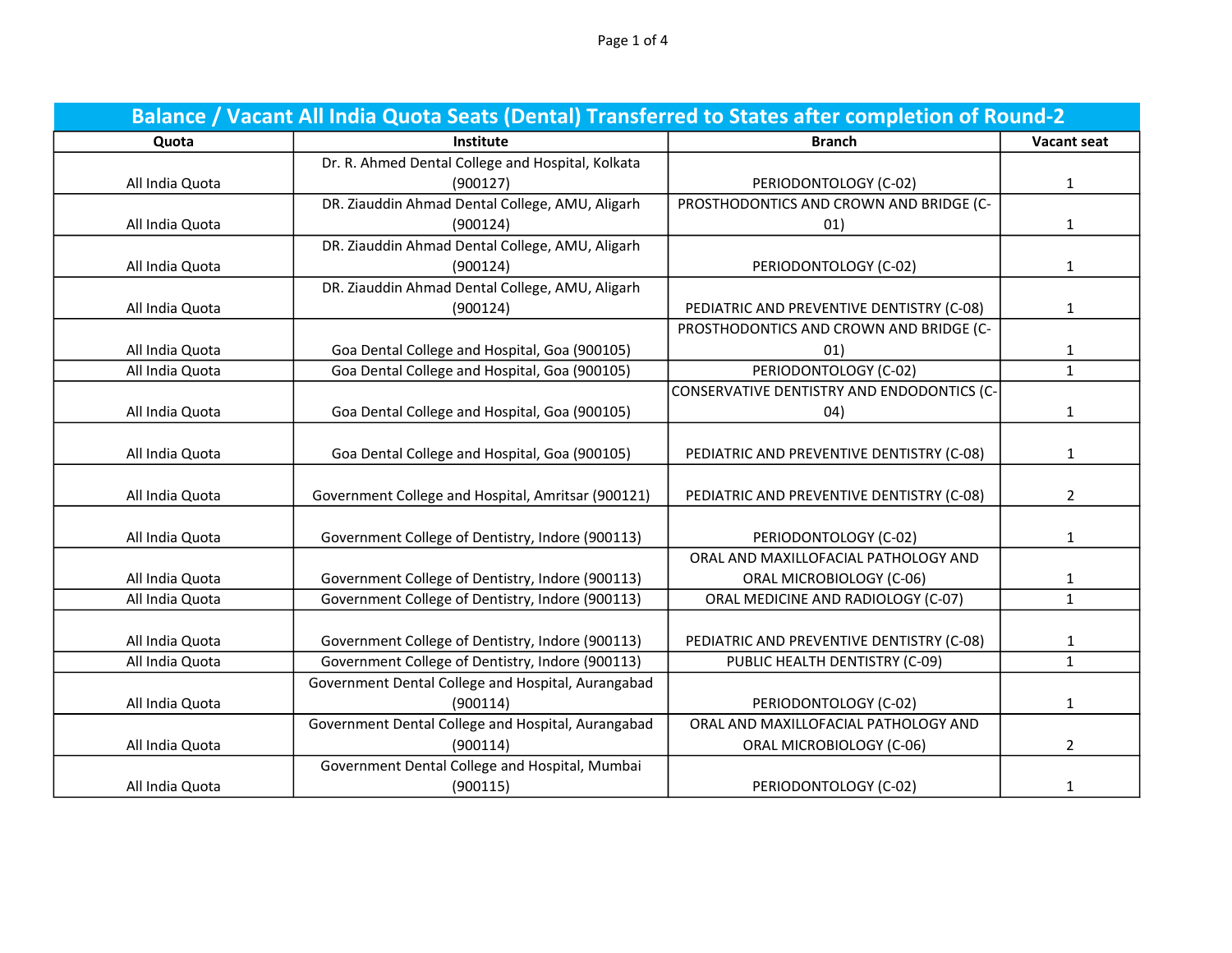Page 2 of 4

| Balance / Vacant All India Quota Seats (Dental) Transferred to States after completion of Round-2 |                                                    |                                            |                    |
|---------------------------------------------------------------------------------------------------|----------------------------------------------------|--------------------------------------------|--------------------|
| Quota                                                                                             | Institute                                          | <b>Branch</b>                              | <b>Vacant seat</b> |
|                                                                                                   | Government Dental College and Hospital, Mumbai     |                                            |                    |
| All India Quota                                                                                   | (900115)                                           | ORAL AND MAXILLOFACIAL SURGERY (C-03)      | $\mathbf{1}$       |
|                                                                                                   | Government Dental College and Hospital, Mumbai     |                                            |                    |
| All India Quota                                                                                   | (900115)                                           | PEDIATRIC AND PREVENTIVE DENTISTRY (C-08)  | $\mathbf{1}$       |
|                                                                                                   | Government Dental College and Hospital, Nagpur     |                                            |                    |
| All India Quota                                                                                   | (900116)                                           | PERIODONTOLOGY (C-02)                      | $\mathbf{1}$       |
|                                                                                                   | Government Dental College and Hospital, Nagpur     |                                            |                    |
| All India Quota                                                                                   | (900116)                                           | PEDIATRIC AND PREVENTIVE DENTISTRY (C-08)  | $\mathbf{1}$       |
|                                                                                                   | Government Dental College and Hospital, Patiala    |                                            |                    |
| All India Quota                                                                                   | (900120)                                           | PERIODONTOLOGY (C-02)                      | $\mathbf{1}$       |
|                                                                                                   | Government Dental College and Hospital, Patiala    |                                            |                    |
| All India Quota                                                                                   | (900120)                                           | PEDIATRIC AND PREVENTIVE DENTISTRY (C-08)  | $\mathbf{1}$       |
|                                                                                                   | Government Dental College and Hospital, Shimla     | PROSTHODONTICS AND CROWN AND BRIDGE (C-    |                    |
| All India Quota                                                                                   | (900108)                                           | 01)                                        | $\mathbf{1}$       |
|                                                                                                   | Government Dental College and Hospital, Shimla     |                                            |                    |
| All India Quota                                                                                   | (900108)                                           | PERIODONTOLOGY (C-02)                      | $\mathbf{1}$       |
|                                                                                                   | Government Dental College and Hospital, Shimla     |                                            |                    |
| All India Quota                                                                                   | (900108)                                           | ORAL MEDICINE AND RADIOLOGY (C-07)         | $\mathbf{1}$       |
|                                                                                                   | Government Dental College and Hospital, Shimla     |                                            |                    |
| All India Quota                                                                                   | (900108)                                           | PUBLIC HEALTH DENTISTRY (C-09)             | $\mathbf{1}$       |
|                                                                                                   | Government Dental College and Hospital, Vijayawada |                                            |                    |
| All India Quota                                                                                   | (900159)                                           | PERIODONTOLOGY (C-02)                      | $\mathbf{1}$       |
|                                                                                                   | Government Dental College and Research Institute,  | CONSERVATIVE DENTISTRY AND ENDODONTICS (C- |                    |
| All India Quota                                                                                   | <b>Bangalore (900109)</b>                          | 04)                                        | 1                  |
|                                                                                                   | Government Dental College Hospital, Hyderabad      |                                            |                    |
| All India Quota                                                                                   | (900164)                                           | PERIODONTOLOGY (C-02)                      | $\mathbf{1}$       |
|                                                                                                   | Government Dental College Hospital, Hyderabad      | CONSERVATIVE DENTISTRY AND ENDODONTICS (C- |                    |
| All India Quota                                                                                   | (900164)                                           | (04)                                       | $\mathbf{1}$       |
|                                                                                                   | Government Dental College Hospital, Hyderabad      |                                            |                    |
| All India Quota                                                                                   | (900164)                                           | ORAL MEDICINE AND RADIOLOGY (C-07)         | 1                  |
|                                                                                                   | Government Dental College Hospital, Hyderabad      |                                            |                    |
| All India Quota                                                                                   | (900164)                                           | PUBLIC HEALTH DENTISTRY (C-09)             | 2                  |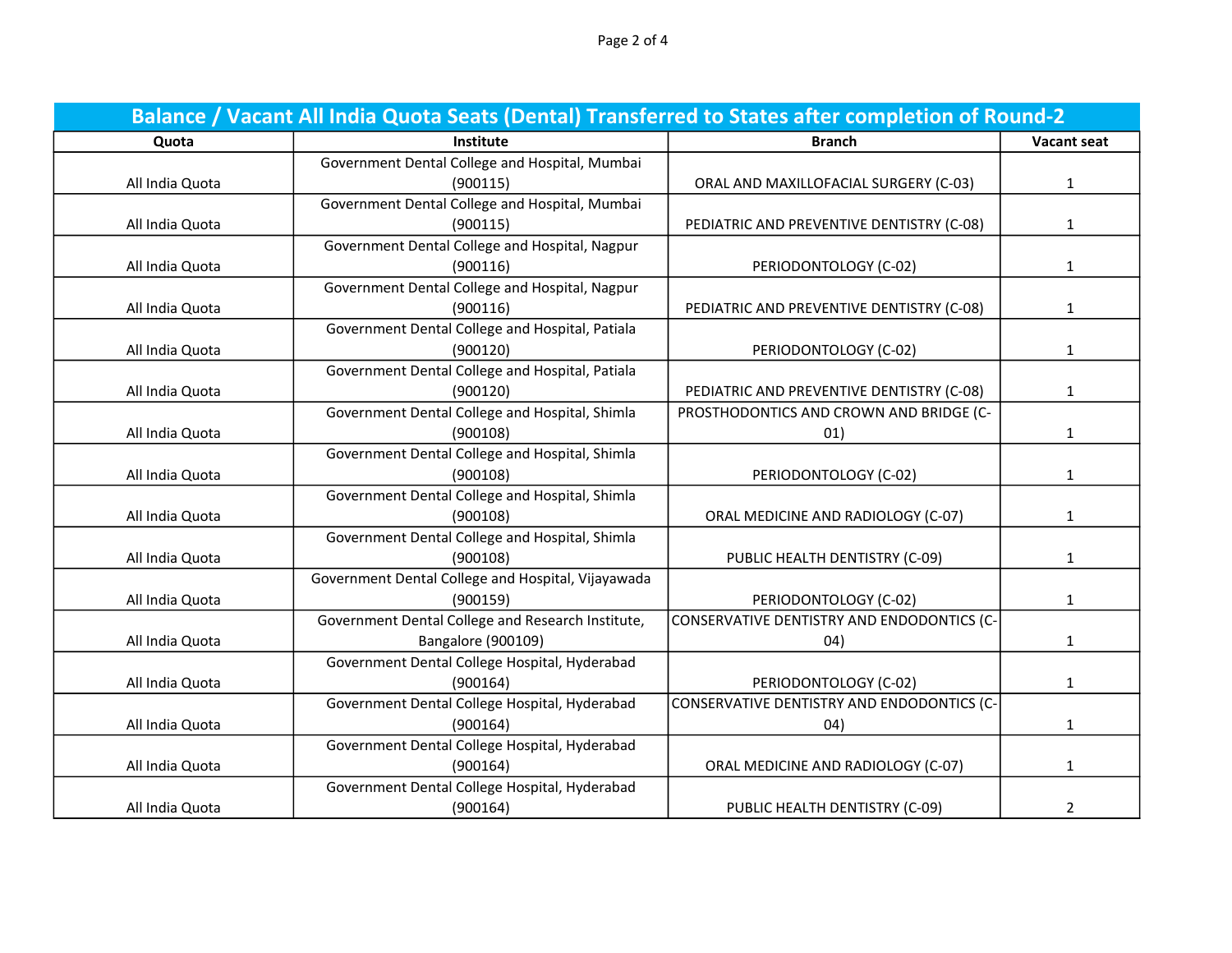| Balance / Vacant All India Quota Seats (Dental) Transferred to States after completion of Round-2 |                                                      |                                           |                    |
|---------------------------------------------------------------------------------------------------|------------------------------------------------------|-------------------------------------------|--------------------|
| Quota                                                                                             | Institute                                            | <b>Branch</b>                             | <b>Vacant seat</b> |
|                                                                                                   |                                                      | PROSTHODONTICS AND CROWN AND BRIDGE (C-   |                    |
| All India Quota                                                                                   | Government Dental College, Chennai (900123)          | 01)                                       | $\mathbf{1}$       |
| All India Quota                                                                                   | Government Dental College, Chennai (900123)          | PERIODONTOLOGY (C-02)                     | $\mathbf{1}$       |
| All India Quota                                                                                   | Government Dental College, Chennai (900123)          | ORAL MEDICINE AND RADIOLOGY (C-07)        | $\mathbf{1}$       |
|                                                                                                   |                                                      | PROSTHODONTICS AND CROWN AND BRIDGE (C-   |                    |
| All India Quota                                                                                   | Government Dental College, Kottayam (900110)         | 01)                                       | 1                  |
| All India Quota                                                                                   | Government Dental College, Kottayam (900110)         | PERIODONTOLOGY (C-02)                     | $\mathbf{1}$       |
| All India Quota                                                                                   | Government Dental College, Kottayam (900110)         | ORAL MEDICINE AND RADIOLOGY (C-07)        | $\mathbf{1}$       |
| All India Quota                                                                                   | Government Dental College, Kottayam (900110)         | PUBLIC HEALTH DENTISTRY (C-09)            | $\mathbf{1}$       |
|                                                                                                   | Government Dental College, Thiruvananthapuram        |                                           |                    |
| All India Quota                                                                                   | (900112)                                             | PERIODONTOLOGY (C-02)                     | $\mathbf{1}$       |
|                                                                                                   | Government Dental College, Thiruvananthapuram        |                                           |                    |
| All India Quota                                                                                   | (900112)                                             | PEDIATRIC AND PREVENTIVE DENTISTRY (C-08) | $\mathbf{1}$       |
| All India Quota                                                                                   | Govt dental College Raipur Chhattisgarh (900172)     | PERIODONTOLOGY (C-02)                     | $\mathbf{1}$       |
|                                                                                                   |                                                      | ORAL AND MAXILLOFACIAL PATHOLOGY AND      |                    |
| All India Quota                                                                                   | Govt dental College Raipur Chhattisgarh (900172)     | ORAL MICROBIOLOGY (C-06)                  | $\mathbf{1}$       |
|                                                                                                   |                                                      |                                           |                    |
| All India Quota                                                                                   | Govt. Dental College and Hospital, Jamnagar (900171) | PERIODONTOLOGY (C-02)                     | $\mathbf{1}$       |
|                                                                                                   | Mahatma Gandhi PG Institute of Dental Sciences,      | ORAL AND MAXILLOFACIAL PATHOLOGY AND      |                    |
| All India Quota                                                                                   | Puducherry (900119)                                  | ORAL MICROBIOLOGY (C-06)                  | $\mathbf{1}$       |
|                                                                                                   |                                                      |                                           |                    |
| All India Quota                                                                                   | Nair Dental College and Hospital, Mumbai (900117)    | PERIODONTOLOGY (C-02)                     | 1                  |
| All India Quota                                                                                   | Nair Dental College and Hospital, Mumbai (900117)    | ORAL MEDICINE AND RADIOLOGY (C-07)        |                    |
|                                                                                                   |                                                      |                                           | 1                  |
| All India Quota                                                                                   | Nair Dental College and Hospital, Mumbai (900117)    | PEDIATRIC AND PREVENTIVE DENTISTRY (C-08) | $\mathbf{1}$       |
|                                                                                                   | Post Graduate Institute of Dental Sciences, Rohtak   |                                           |                    |
| All India Quota                                                                                   | (900107)                                             | ORAL AND MAXILLOFACIAL SURGERY (C-03)     | $\mathbf{1}$       |
|                                                                                                   | Post Graduate Institute of Dental Sciences, Rohtak   |                                           |                    |
| All India Quota                                                                                   | (900107)                                             | PUBLIC HEALTH DENTISTRY (C-09)            | $\mathbf{1}$       |
|                                                                                                   |                                                      | PROSTHODONTICS AND CROWN AND BRIDGE (C-   |                    |
| All India Quota                                                                                   | Rajah Muthiah Dental College and Hos (900170)        | 01)                                       | $\mathbf{1}$       |